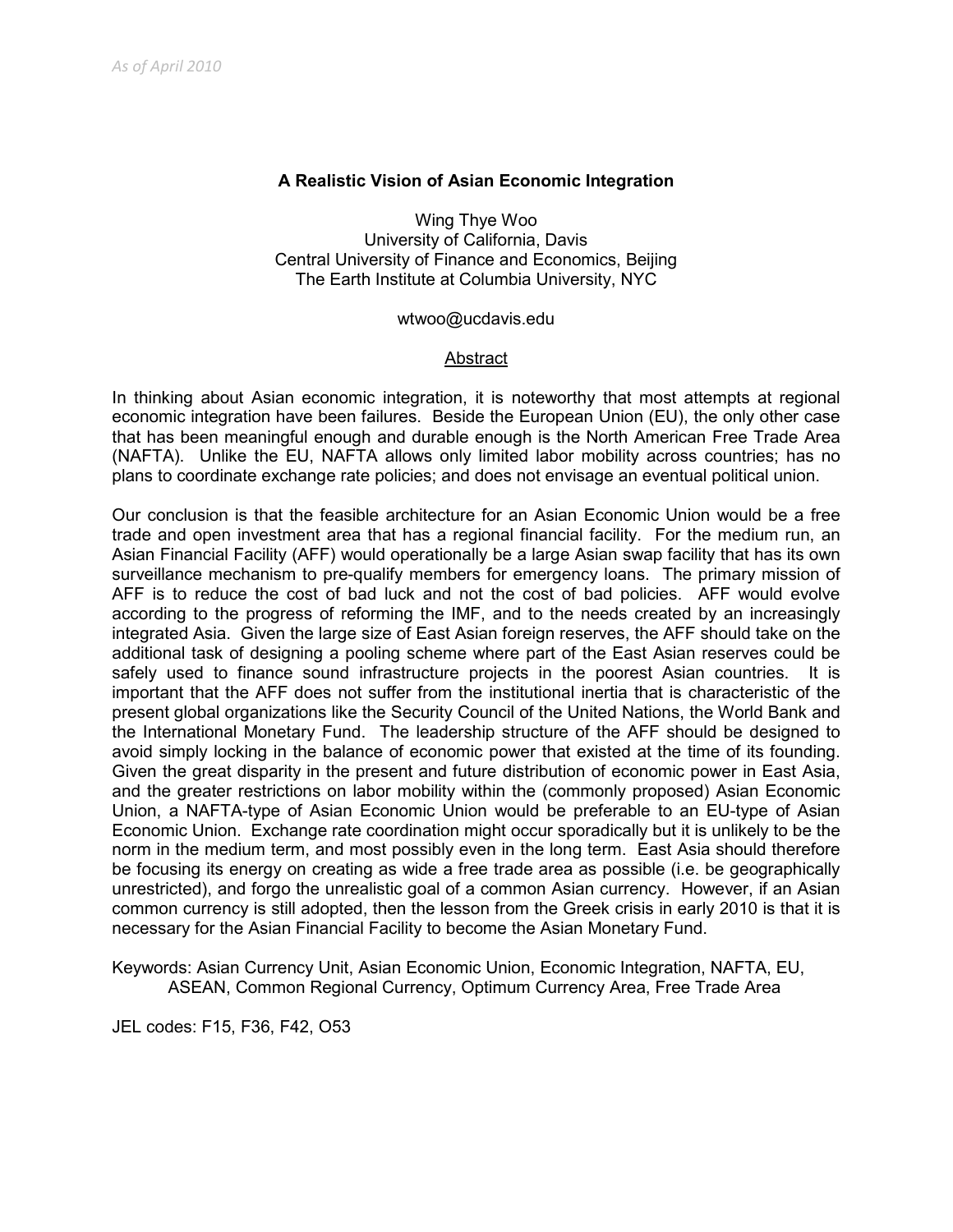$\overline{a}$ 

# **A Realistic Vision of Asian Economic Integration<sup>1</sup>**

Wing Thye Woo University of California, Davis Central University of Finance and Economics, Beijing The Earth Institute at Columbia University, NYC

wtwoo@ucdavis.edu

#### The Push for Asian Economic Integration

Having a harmonious neighborhood is of course a prerequisite to building a harmonious world. Most of the countries in the two most prosperous regions in the world, Europe and North America, have entered into formal arrangements for regional economic cooperation by establishing, respectively, the European Union (EU) on November 1, 1993, and the North American Free Trade Agreement (NAFTA) on January 1, 1994. By 2009, the membership of EU has expanded from 12 to 27; with 16 members in the Eurozone, and with 9 non-EU members using the Euro as their national currencies. Three countries -- Croatia, Macedonia, and Turkey – have been recognized as official candidate countries.<sup>2</sup> For NAFTA, there have been several talks aimed at expanding the agreement to encompass all the countries in the Americas (excluding Cuba) to form the Free Trade Area of the Americas (FTAA).

It is worth emphasizing that the EU and NAFTA are outliers in the global experience in terms of the amount of economic integration already achieved, and in terms of the continued attempts to deepen integration and enlarge membership. Most attempts at regional economic integration have ended in barely-integrating customs unions, with their high points being the signing ceremonies that announced ambitious targets and forecasted enormous gains all round, e.g. Mercusor and ASEAN.<sup>3</sup> EU and NAFTA are similar in that they permit free movement of goods and capital within their respective groupings. However, they also differ in many significant aspects. Unlike the EU, NAFTA allows only limited labor mobility across countries (notably restrictions on labor movements from Mexico to the other two countries); has no plans to coordinate exchange rate policies; and does not envisage an eventual political union.

<sup>&</sup>lt;sup>1</sup> Paper for the project *The Future of the Global Reserve System* co-sponsored by The Earth Institute at Columbia University and the Asian Development Bank. I am deeply grateful for the many helpful comments and critical guidance from the participants at the two conferences held on September 16-17, 2009 at Columbia University in New York City, and on March 16-18, 2010 at the Asian Development Bank Institute in Tokyo.

 $2^2$  The EU started off as group of 6 countries forming the European Coal and Steel Community in 1951 under the Paris Treaty.

<sup>&</sup>lt;sup>3</sup> Mercosur was founded in 1991 but its coverage has not expanded beyond the original members of Argentina, Brazil, Paraguay and Uruguay. ASEAN stands for the Association of Southeast Asian Nations, and it was established in 1967 by Indonesia, Malaysia, Singapore and Thailand. ASEAN now includes Brunei Darussalam, Myanmar, Cambodia, Lao People's Democractic Republic, Philippines and Viet Nam. ASEAN was generally an inactive economic organization until the mid-1990s.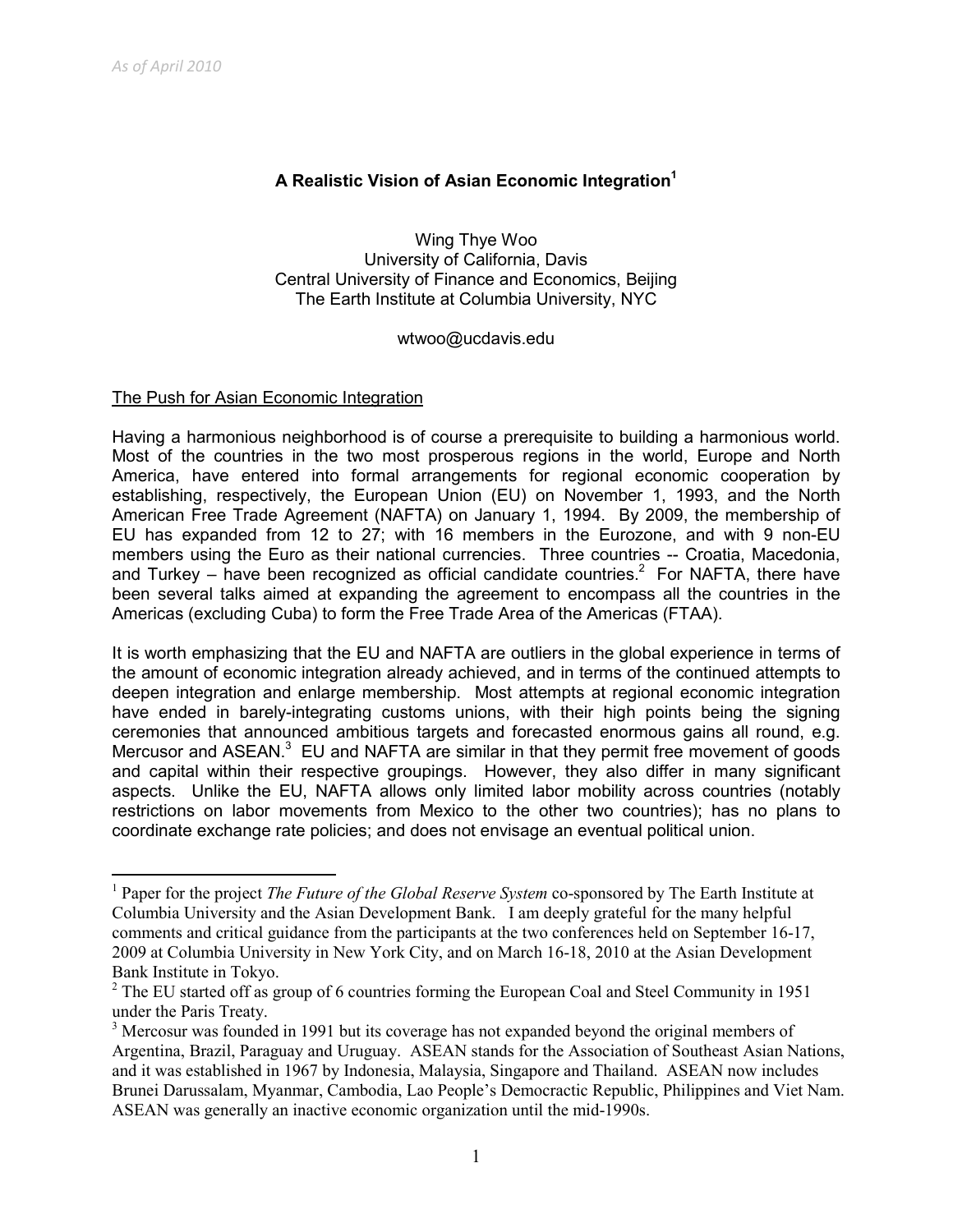Even then events in the recent period do not suggest that the EU and NAFTA might continue to evolve steadily toward their stated final forms. When the citizens of France and the Netherlands in 2005, and of Ireland in 2008, were allowed to express their choice at the voting booth about the desirability of moving on to the next stage of integration, they rejected the motion. It is commonly believed that if Great Britain and Italy had conducted referendums on the issue, their citizens would have also rejected continued European integration. During the US primary elections for nomination as the candidate of the Democratic Party, both Hillary Clinton and Barack Obama expressed the possibility of renegotiating the terms of NAFTA.

Yet in the midst of these contrary developments within EU and NAFTA in the last few years, more prominent Asian voices have emerged in support of building an Asian Economic Union (AEU). For example, in 2005, Haruhiko Kuroda, the President of the Asian Development Bank, called for Asia to move "towards a borderless Asia"; and in 2008, he reported that despite Asian economic integration being a challenging task, "Asia is poised to take these steps."<sup>4</sup>

There have indeed been a great number of successes in the promotion of free trade areas (FTAs) within East Asia, or at least substantial progress in the negotiations towards such agreements, e.g. ASEAN + People's Republic of China (PRC), ASEAN + Republic of Korea (Korea), ASEAN + Japan (three separate ASEAN+1 FTAs). The flurry of FTA formation activities has spilled into FTA agreements between East Asian countries and Oceania, and between East Asian countries and the United States. These FTA agreements are also in most cases also agreements on the removal of restrictions on investments by residents of one country in the other country.

Parallel to this escalation in trade and investment integration, there have also been a growing number of proposals for exchange rate coordination, and then eventual monetary integration. In 2004, Haruhiko Kuroda opined that:

"The more we think about a single currency the greater the political factor seems to dominate. Especially in Asia, where political systems vary so much from country to country and political rivalries between countries are still so intense, we tend to be pessimistic about a single currency even in the long run. …[H]owever, if we look at the younger generations who are free from old nationalistic sentiment, we can be more optimistic."<sup>5</sup>

The proposal for an Asian Currency Unit (ACU) is now on the table; and Masahiro Kawai (2006) has argued for its usefulness "as a statistical indicator summarizing the collective movement of Asian currencies; as a currency basket used by the market; and as an official unit of account for exchange rate policy coordination."<sup>6</sup> Clearly, in the eyes of some advocates of Asian economic integration, ASEAN, the PRC, Japan, and Korea must now act forcefully to coordinate their exchange rates in order to create the degree of stability in intra-regional exchange rates required for regional monetary integration. $<sup>7</sup>$ </sup>

The objective of this paper is to offer an opinion on the extent of Asian economic integration that could be realistically expected to be achieved. My conclusion is that trade and investment integration is likely to progress even further in the medium term, but monetary integration is

 $4$  Kuroda (2005) and Kuroda (2008).

<sup>&</sup>lt;sup>5</sup> Reported in "The Case for Asian Monetary Union," Wall Street Journal, June 1, 2004.

<sup>6</sup> Kawai (2006).

<sup>&</sup>lt;sup>7</sup> Such a view was expressed in Kawai (2008); which was why the terms "exchange rate coordination",

<sup>&</sup>quot;exchange rate stability", and "currency unification" were used interchangeably in his paper.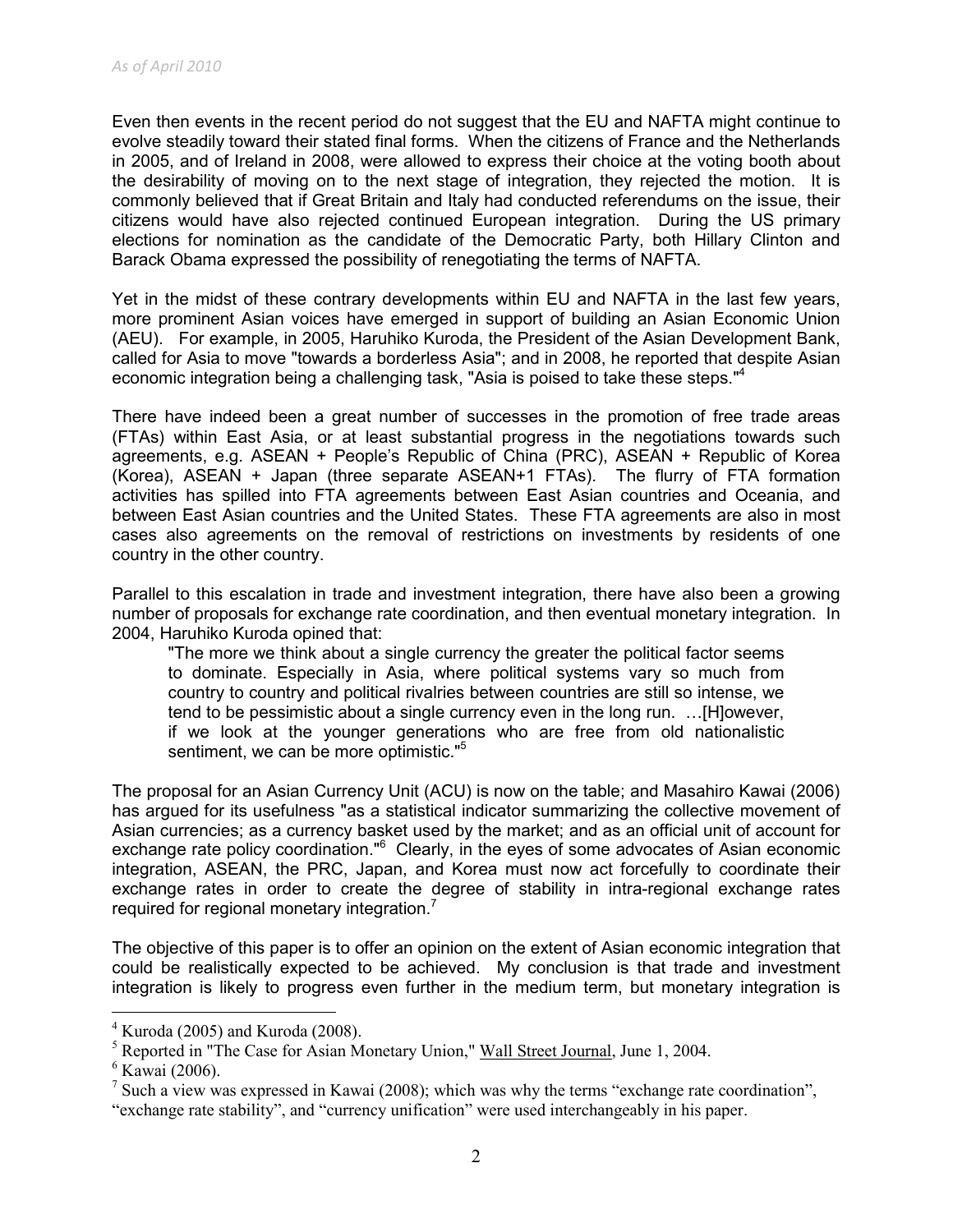unlikely to occur in the next fifty years, if ever. Exchange rate coordination might occur sporadically but it is unlikely to be the norm in the medium term, and most possibly even in the long term. East Asia should therefore be focusing its energy on creating as wide a regional free trade area (or even a customs union) as possible, and forgo the unrealistic goal of a common Asian currency.

The global financial crisis in 2008 could turn out to be an opportunity to boost financial integration within East Asia. This is because the now raging global financial crisis has now removed the main objections that were raised against the establishment of the Asian Monetary Fund in 1997, and has made East Asians understand more deeply the benefits of self-insurance.

#### The Asian Financial Crisis as Impetus for Asian Economic Integration

In retrospect, the Asian financial crisis of 1997-1998 gave a huge boost to the impetus toward Asian economic integration. The yearn for greater economic integration in post-crisis Asia was due as much as to the consequences of the financial typhoon which appeared in the Gulf of Siam on July 2, 1997 as it was due to the causes of the typhoon and to the responses of the international financial institutions and the United States and Western Europe.

Numerous post-mortems have been performed on the Asian financial crisis.<sup>8</sup> Each autopsy report typically contained the following three hypotheses, with each work differing in emphasis on the importance of individual hypothesis in each country:

- Hypothesis 1 Prolonged Economic Mismanagement: Prior to July 2 1997, crony capitalism and economic mismanagement in the East Asian economies had loaded their national financial systems with weak loans, and hence rendered their continued high growth unsustainable. These Asian economies imploded for the same reasons the Soviet bloc economies had imploded in the early 1990s. Their industries were not viable without various forms of subsidies (e.g. directed credit, protection), and the aggregate subsidy had reached a level in 1997 that the state could no longer provide.
- Hypothesis 2 Financial Market Panic: International financial markets, just like domestic financial markets, are susceptible to bouts of mania, panics and crashes, causing them to help stoke booms and busts in their clients' performance (which in the periods of irrational exuberance are often dignified with self-congratulatory honors like The Asian Miracle, and Japan as No. 1). Paul Volcker (1999) has put the matter well: "International financial crises, I might even say domestic financial crises, are built into the human genome. When we map the whole thing, we will find something there called greed and something called fear and something called hubris. That is all you need to produce international financial crises in the future."
- Hypothesis 3 The Wrong Medicine of the International Monetary Fund (IMF): By enforcing the abrupt shutdown of banks in difficulties, the tightening of central bank credit, and the reduction of budget deficits through cuts in government expenditure, the IMF's "rescue" packages converted a minor downturn into a deep recession, and helped to exacerbate (if not initiate) the regional panic by constantly issuing dire diagnoses of

<sup>&</sup>lt;sup>8</sup> See, for example, Woo, Schwab and Sachs (2000), and Blustein (2001)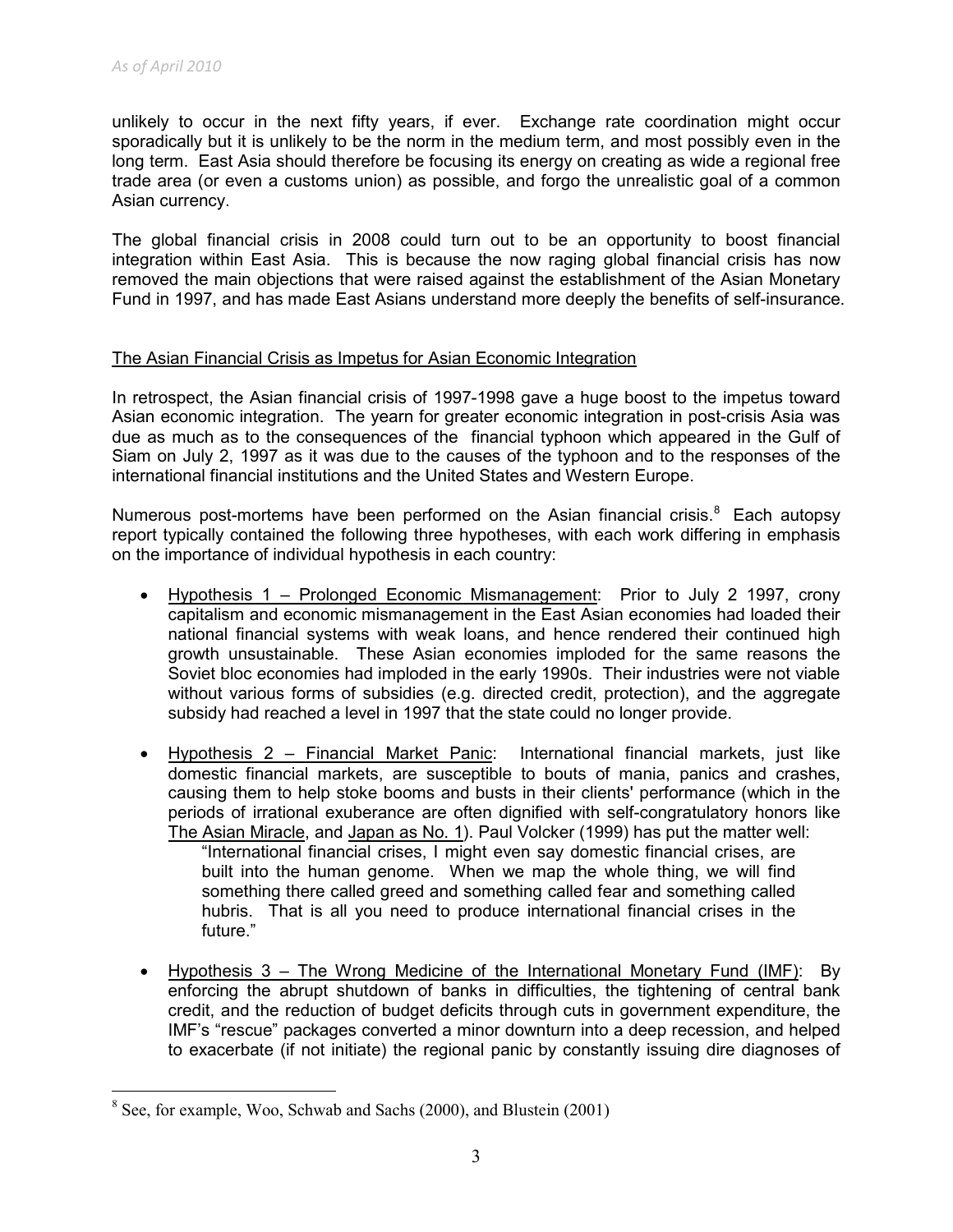the patient. This is why many Koreans have dubbed the perfect storm they found themselves in "The IMF Crisis."

It is convenient to embrace Hypothesis 1 readily because no economy is without flaws. However, the fact that output in Malaysia, Korea and Thailand rebounded just as quickly as they had fallen falsifies the initial IMF belief that, beside monetary-fiscal tightening, drastic overhaul of the economic system and incentive structure similar to those undertaken earlier in the former Soviet bloc (e.g. immediate increase in the capital adequacy ratio and abrupt large-scale closure of financial institutions) were necessary to restart growth. This initial misjudgment explains why the IMF kept under-predicting until the end of 1998 the strength of the growth that occurred.

Now in light of the financial meltdown of the US financial markets in the last quarter of 2008 and the massive indiscriminate bailout of financial institutions now being conducted by the US Treasury and the US Federal Reserve, it is highly credible to believe that Hypothesis 2 (Financial Market Panic) was the root cause of the Asian financial crisis, and that Hypothesis 3 (IMF's incompetence) was an important contributor to the deepening of the crisis in Indonesia, Korea, and Thailand. The V-shape of East Asia's re-bounce (except for Indonesia where the financial crisis sparked off a meltdown of the political system) rejected the view of Hypothesis 1 that structural adjustment was the precondition for economic recovery

The many careful studies in the voluminous literature on the Asian financial crisis have produced many valuable insights on every dimension of the crisis: the origins, early detection, pre-emptive interventions, emergency-room macroeconomics, and post-crisis recovery. For the topic of the types of economic policy cooperation that are appropriate for Asia, there are two lessons that are particularly useful. The first lesson concerns the natural working of the market mechanism, and the second concerns the availability of help during a financial crisis.

There has long been a tradition of resistance within the economics profession to acknowledge the phenomenon of disorderly market behavior. The fact that financial contagion has been common in the 1990's cannot be in serious dispute: the European Exchange Rate Mechanism crisis in 1992-93, the Mexican and Latin American financial crisis in 1994-95, the Asian financial crisis in 1997-98, the conversion of the Russian ruble to a rubble in August 1998, and the collapse of the Brazilian real in January 1999. It stretches credibility and the imagination that all these governments coincidentally shifted to destabilizing policies in the same decade. Herein lies the first lesson insight from the Asian financial crisis: *occasional excessive price movements in financial markets are normal and should not be labeled 'peso problems' in a knee-jerk fashion.* 

The second important relevant lesson from the Asian financial crisis is that *"the only form of reliable help during an economic emergency is self-help."* The IMF could not be counted upon to be always correct in its diagnosis upon its first reading of the situation. Moreover, the United States could not be expected to be always ready to help out countries in desperate straits. In the three-decade long rule of General Soeharto, he had been bailed out several times before by the US and its allies (notably Australia, Japan, Holland, and the international financial institutions), and it was thus quite natural for him to expect some external aid when things started going awry in the last quarter of 1997. Soeharto was mistaken. He did not realise that with the end of the Cold War in 1992, he was dispensable to US security and ideological interests just as his fellow general, Joseph Mobuto of Congo-Leopoville, was dispensable; a newly-impoverished Indonesia was not as important to US policymakers as a newlyimpoverished Mexico would because Indonesia was not an immediate geographical neighbor to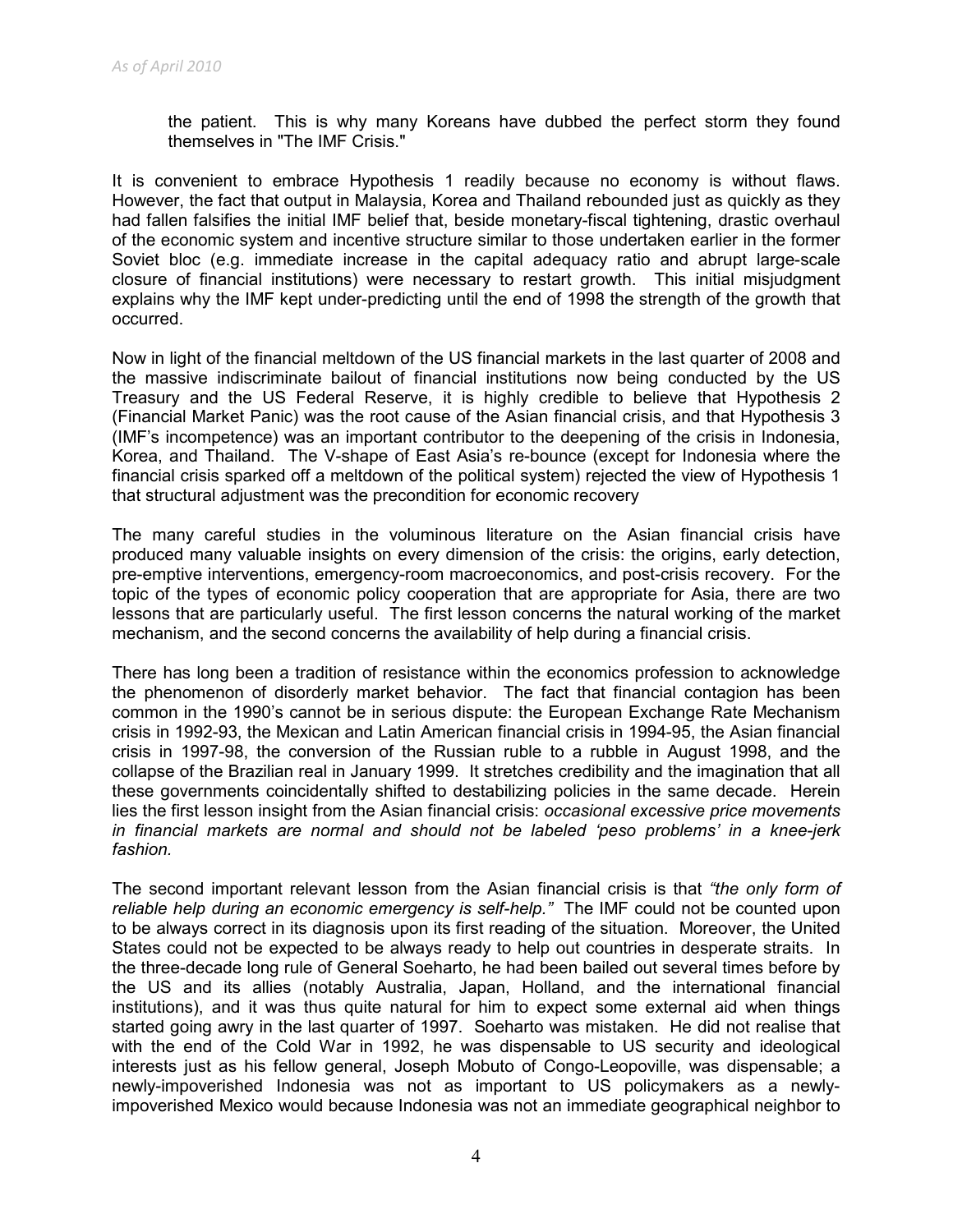the US and thence could not send a tsunami of unemployed workers into the US; and as he neared the end of his natural life-span, the Americans (after their costly experience with hanging on to the Shah of Iran until the bitter end in 1979) had become more interested in who would be replacing him than in maintaining him in power.

The only country that was willing to commit immediate large-scale financial assistance to the crashing Asian economies was the neighboring country of Japan, which proposed the Asian Monetary Fund (AMF). Japan did not succeed in establishing the AMF, however. Three of the key reasons for the failure of the AMF initiative were that some important developed countries believed in the crony capitalism explanation of the crisis and concluded that an AMF would merely mean throwing more money to the undeserving, corrupt elite of these countries; some other developed countries wanted to protect the monopoly position of the IMF so that they could continue to command a disproportionate influence on world affairs; and the PRC was not prepared to be rushed by events into supporting a new regional institution without careful consideration of all the implications.

These two lessons propelled the East Asian countries after their recovery to go on a reserves accumulation spree to insulate themselves from future speculative attacks (i.e. be independent of the supervision of the IMF). These lessons also led the Asian countries -- the 10 ASEAN countries, the PRC, Japan and Korea, collectively called ASEAN+3 -- to start the process of currency and financial cooperation when they met in Chiangmai, Thailand, in 2000. The resulting Chiangmai Initiative had two major components.

The first component was that countries agreed to come to each other's aid if similar speculative attacks were to reoccur. This pooling of reserves to defend the existing values of their exchange rates was enabled by each country entering into a web of bilateral swap arrangements. The second component was the establishment of an Asian Bond Market (ABM) to keep funds within the region. The assumption is that if there were an unjustified (i.e. panicstricken) capital flight from one Asian country, the existence of the ABM would channel these funds to the other Asian countries. ABM is a defensive mechanism (just like the anti-ballistic missile), and it worked by reducing the probability of a collective capital flight from out of Asia.

The Chiangmai Initiative turned out to be only the first part of a more comprehensive program of regional economic integration. In November 2001, the PRC and ASEAN agreed to start negotiations for an ASEAN+1 free trade area (FTA) that would be achieved in 2010. By November 2002, the PRC and ASEAN had made enough progress to sign the framework agreement for the ASEAN+1 FTA. This fast pace of economic embrace between ASEAN and the PRC had the synergistic effect of accelerating what has been a leisurely-paced process of incremental economic integration within ASEAN, and energizing Japan into active FTA negotiations with ASEAN.

The ambition of Asian economic integration, or at least its rhetoric, has continued to broaden. The annual ASEAN+3 conference in 2005 was supplemented by the East Asian Summit (effectively an ASEAN+6 conference) to include Australia, India and New Zealand; and the host of the 2005 conference, Prime Minister Abdullah Badawi of Malaysia, expounded on his vision of an Asian community.

At the May 2006 meeting of the Asian Development Bank (ADB) in Hyderabad, India, the ADB led the call for the introduction of an Asian Currency Unit (ACU) to coordinate exchange rate movements within the region. This ACU proposal was similar to the first major step toward currency unification in Europe when the European Currency Unit (ECU), more popularly known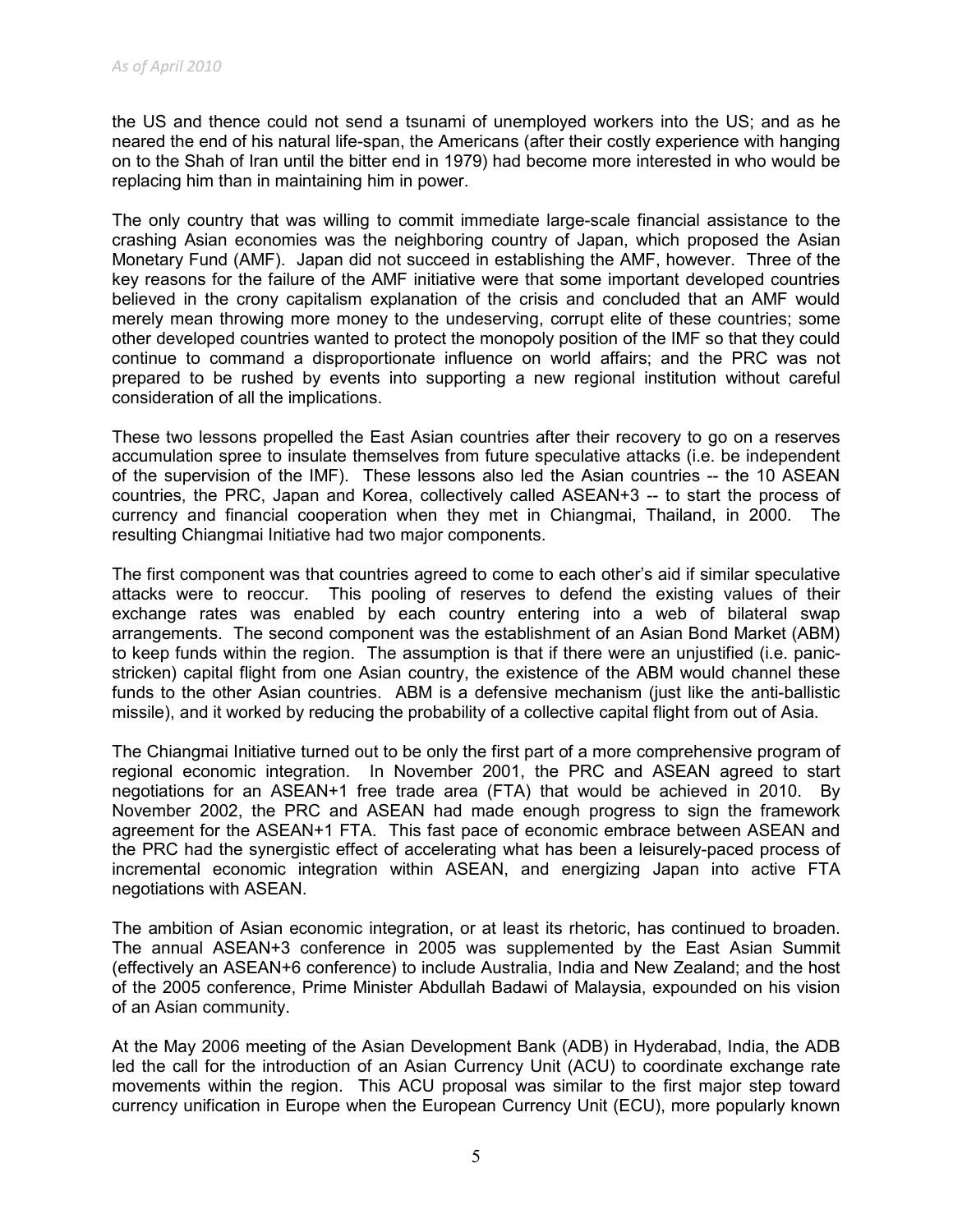as the European Currency Snake, was introduced in 1976 to coordinate a joint float against the US dollar. Would Asia in three years after Hyderabad, as Europe did in 1979, form the Asian equivalent of the European Monetary System? And then grow into an Asian Monetary Union another twenty years later?

Given the many parallels between the fast Asian developments in the last decade with the movement in Europe from the Treaty of Rome in 1957 that established the European Economic Community to the Maastricht Treaty in 1993 that formalised the European Union (EU), the sense of history repeating itself is naturally a strong one. Is there an Asian Economic Union (AEU) in the offing? Would it come soon, just like a late industrializer normally taking off at an explosive speed compared to the first industrializer?

We know enough from painful experiences, however, to be wary of linear thinking, otherwise, there would never be any turning points in history. We do well to remember the famous words of "History repeats itself, first as tragedy, second as farce."<sup>9</sup>

#### The Economic Basis for Exchange Rate Coordination and a Common Currency

The basic question is whether the final realized form of the Asian Economic Union (AEU) would be closer to EU or to NAFTA. So far, no prominent proponent of AEU has advocated a future political union as the final objective. While political objectives like avoidance of armed conflict among traditional competitors might suffice to drive the economic integration agenda, it would be more rational to also explicitly acknowledge the economic costs of these political decisions. To put the issue more fundamentally, is there a case for exchange rate coordination (and, maybe, monetary integration) within AEU in the absence of political unification?

In our opinion, we cannot compare the relative merits of an EU-type AEU and an NAFTA-type AEU without stating what the world would look like in the future. Luckily for us, the conventional view of the state of the world in 2025 and 2050 are conveniently contained in two Goldman-Sachs studies done in December 2005 and March 2007.<sup>10</sup>

Table 1 reports the 2005 projections by Goldman-Sachs of the inflation-adjusted GDP in 2025 and 2050 in the major countries in EU, NAFTA and AEU. Part A of Table 1 focuses on the three NAFTA countries; USA, Canada and Mexico. If we select for the normalisation of GDP in each year the current GDP of the country that had the smallest GDP in 2005, then the GDP ratio of USA-Canada-Mexico in each year

would be

 $\overline{a}$ 

- 17.9 : 1.7 : 1.0 in 2005
- $\bullet$  8.2 : 0.8 : 1.0 in 2025
- $\bullet$  4.8 : 0.4 : 1.0 in 2050

While the United States would become increasingly large vis-a-vis Canada and decreasingly large vis-a-vis Mexico, the fact is that the US is the overwhelmingly dominant country in NAFTA at the present and will continue to be overwhelmingly dominant in the future. In 2050, the US would be twelve times larger than Canada and almost five times larger than Mexico. Given this

 $9$  This is the common paraphrase of the opening sentences in Karl Marx (1852).

<sup>&</sup>lt;sup>10</sup> The 2005 Goldman-Sachs study is by O'Neill, Wilson, Purushothaman and Stupnytska (2005); and the 2007 Goldman-Sachs study is by Dominic Wilson and Anna Stupnytska (2007).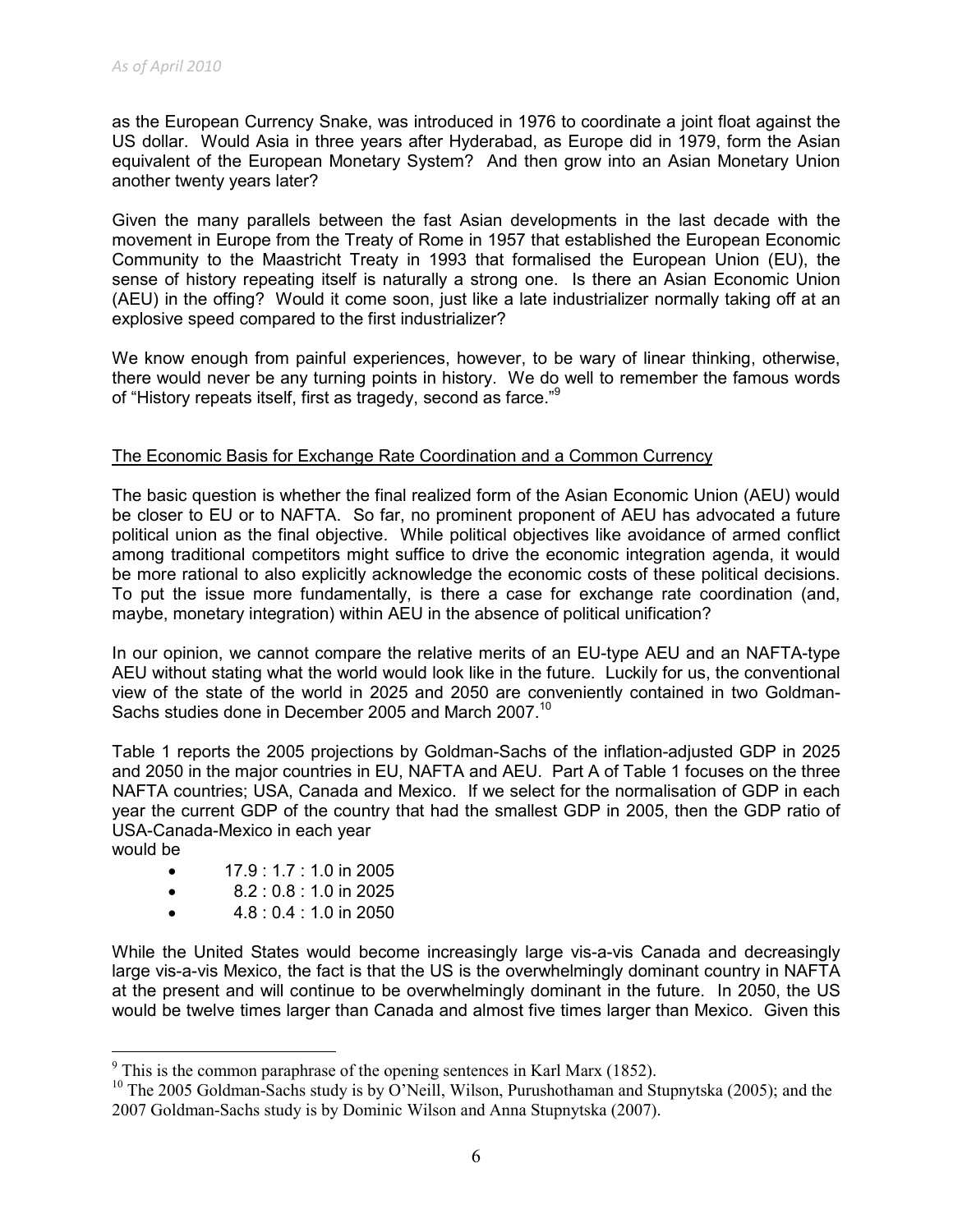great disparity in economic size, it will always be true that independent economic shocks in Canada and Mexico would have very limited impact on the US economy, while a sneeze by the US could send powerful tremors to the other two NAFTA members. In such an unequal situation, the survival of individual currencies is natural because the giant US economy sees no advantage in allowing its monetary policy to be influenced by the concerns of the smaller economies, and Canada and Mexico could use the exchange rate as an additional instrument to help offset shocks (especially trade shocks) originating from the US economy.

Part B of Table 1 reports the GDP of the three largest economies in the EU; Germany, United Kingdom, and France. Again using the smallest country in 2005 (France in this case) to normalise GDP, we see that the GDP ratio of Germany-UK-France would be:

- $1.3:1.0:1.0$  in 2005
- $\bullet$  1.2 : 1.0 : 1.0 in 2025
- $1.1 : 1.0 : 1.0$  in 2050

The GDP ratios reveal clearly that the biggest EU economies are of the same magnitude now and will continue to be so in the future. This means that independent shocks in each country will have sizable spillover effects on the others. This high level of economic interdependence amongst EU members means that the welfare of each member would be increased if national economic policies were coordinated in a manner that reduces negative spillover effects. One instrument for achieving this welfare-enhancing cooperative solution is a common currency. Furthermore, on the political dimension, the natural compromise solution for a group of equally powerful countries would be a common currency rather than the adoption of any particular national currency. The fact that Europe is anxious to undertake political union in order to minimise the possibility of another war among Germany, UK, and France means that a common currency is a necessary by-product. (In 1950, when the French foreign minister Robert Schuman pushed for the creation of the European Coal and Steel Community, the forefather of EU, he explicitly admitted that this was a way to prevent further war between France and Germany. With the steel and coal industries under the control of a supranational organization,

Part C of Table 1 projects that the distribution GDP of the three major East Asian economies -- Japan, the PRC, and Korea -- display drastic changes over time. The GDP ratio of Japan-PRC-Korea will be:

he would have made "war not only unthinkable but materially impossible."<sup>11</sup>)

- 6.6 : 2.4 : 1.0 in 2005
- 2.6 :  $4.5:1.0$  in 2025
- 2.2 : 13.1 : 1.0 in 2050

 $\overline{a}$ 

Unlike the EU, AEU will not be a club of equals at any point in time; and, unlike NAFTA, there is no stable dominant economic giant across time. Japan is the economic giant in 2005; but the PRC will be the economic giant in 2050. If there is a compelling economic argument to form a Yen-bloc today, then the same compelling economic reasoning would dictate that this Yen-bloc transform itself into a Yuan-bloc by about 2035.

Making projections about future GDP is of course an exercise that involves bold assumptions about many uncertainties. This is especially true for Asia where fast economic growth and large-scale structural transformation are occurring. This fact is well evidenced in the big changes that Goldman-Sachs made in its 2007 projections of GDP size. Table 2 shows that in

<sup>&</sup>lt;sup>11</sup> Quote is from website: http://en.wikipedia.org/wiki/European\_Coal\_and\_Steel\_Community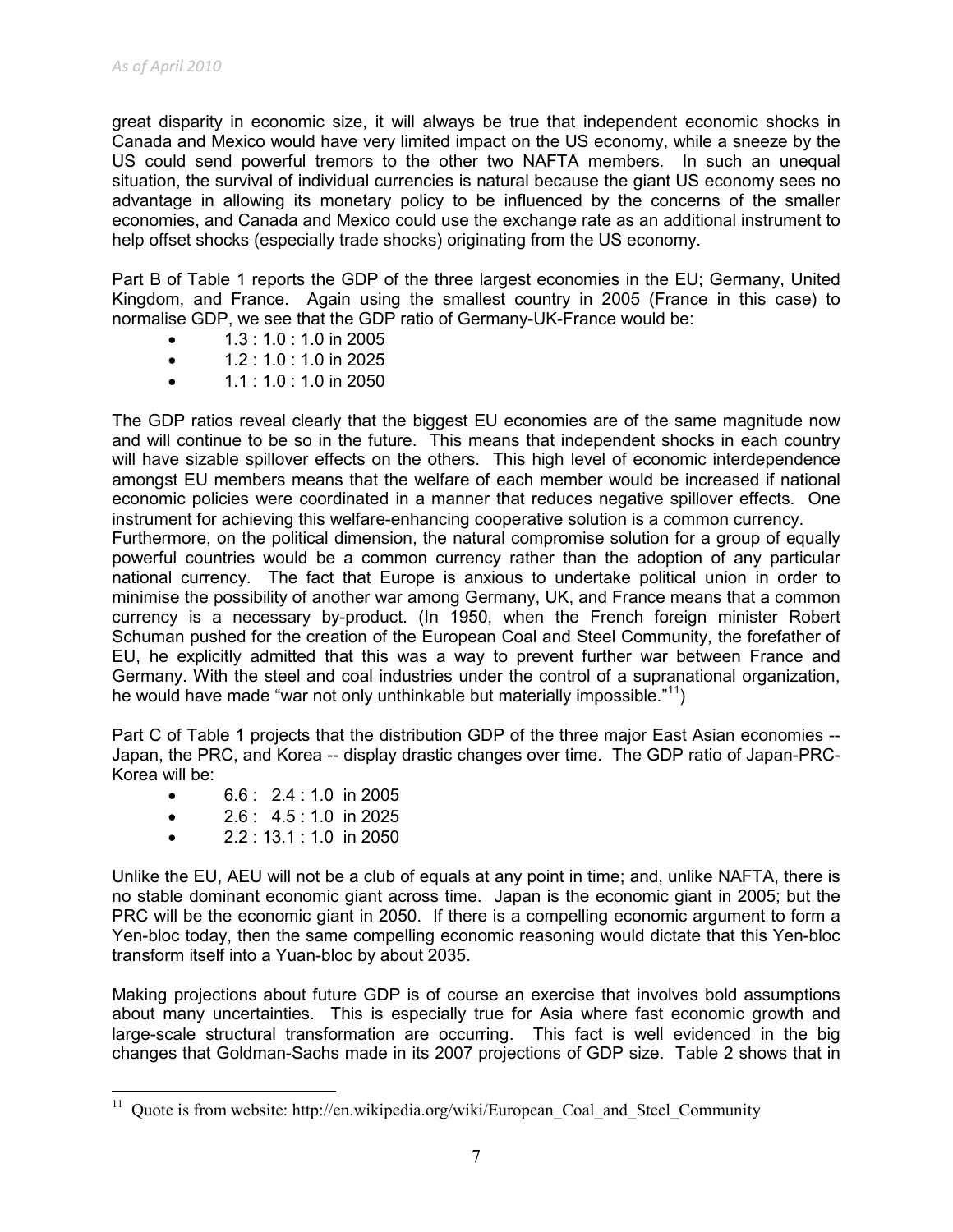less than two years' time, Goldman-Sachs revised its estimate of the PRC's GDP to be bigger in 2010 by 31%, in 2025 by 53%, and in 2050 by 41%. The 2007 estimates for Japan's GDP was 20% smaller than by the 2005 estimates throughout 2010-2050. There was no consistent pattern in the updating of the projections because the 2007 projections has Korea's GDP to be 21% smaller in 2010 than the 2005 projections, 31% smaller in 2025, and 7% bigger in 2050.

Table 3 reports the 2007 projections of GDP of the main economies in each geographical grouping for the 2010-2050 period. According to the 2007 projections in Part A of Table 3, the GDP ratio of USA, Canada and Mexico will be:

- $\bullet$  15.6 : 1.5 : 1.0 in 2006
- $\bullet$  8.7 : 0.8 : 1.0 in 2025
- $\bullet$  4.1 : 0.3 : 1.0 in 2050

The 2007 projections in Part B of Table 3 put the GDP ratio of Germany, UK and France as:

- $\bullet$  1.3 : 1.1 : 1.0 in 2006
- $\bullet$  1.2 : 1.1 : 1.0 in 2025
- $\bullet$  1.1 : 1.1 : 1.0 in 2050

The GDP ratio for East Asia (Japan, the PRC, and Korea), according to the 2007 estimates of Goldman-Sachs in Part C of Table 3, was:

- 4.9 : 3.0 : 1.0 in 2006
- $\bullet$  4.3 : 4.4 : 1.0 in 2010
- 3.0 : 9.9 : 1.0 in 2025
- $\bullet$  1.6 : 17.3 : 1.0 in 2050

It is reassuring that the 2005 projections and the 2007 projections show the same qualitative results. The US is the economic giant in NAFTA now and will be the economic giant in NAFTA in 2050. This fact will be true even if NAFTA were to be expanded to include Brazil (in 2050, GDP would be \$37 trillion for USA and \$11 trillion for Brazil). The three largest EU economies of Germany, UK and France would remain to be roughly comparable in size over time. In the EU neighbourhood, Turkey would grow to become like them, being only 10% smaller than France in 2050 and 34% larger than Italy.

For East Asia, Japan is the biggest economy now but the PRC will be the economic giant from 2025 onward. The faster growth projections for the PRC in the 2007 Goldman-Sachs report means that PRC's GDP would now match Japan's GDP in 2010 rather in 2016, and US GDP in 2030 rather than in 2040. Two new giants will be present in the East Asian region in 2050: India and Indonesia. India's GDP would catch up to Japan's GDP in 2027, and Indonesia's GDP would match Korea's GDP in 2046. The PRC would still be the economic giant in Asia in 2050, being 88% bigger than India

As Chinese policymakers must be well aware of the changing balance in economic power within East Asia over the next three decades, it is hard to see why the PRC today would want to support the establishment of a regional economic architecture that would establish a Yen-bloc. Similarly, even if the PRC were to agree to the formation of a Yen-bloc right now, it is hard to see why it would not seek to change the fundamental nature of the regional financial architecture after 2035. It is, in short, politically unrealistic to expect a common currency for East Asia in the foreseeable future.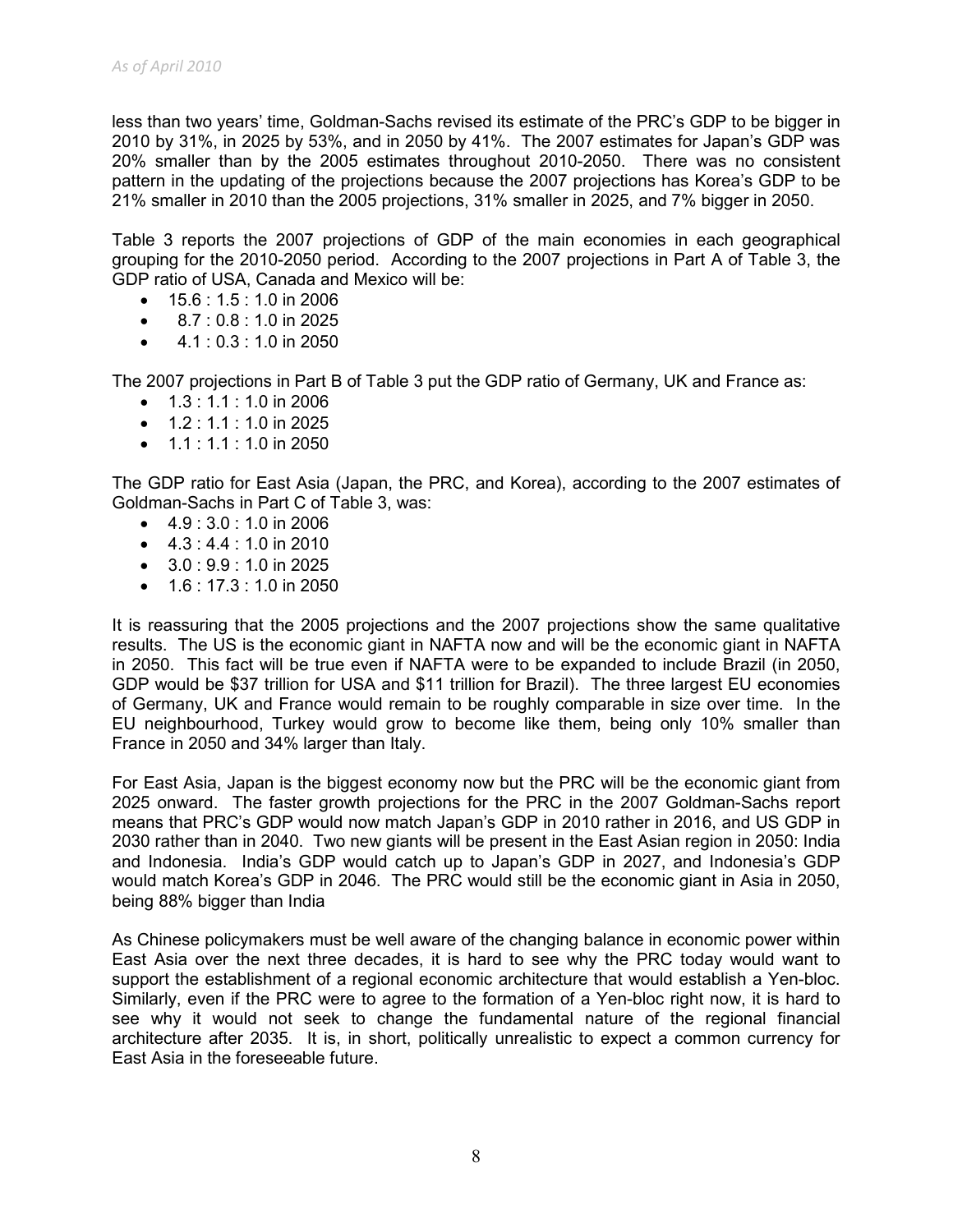Moreover, it is also economically undesirable for East Asia to adopt a common currency because there has not been serious consideration of complete integration of national labor markets in the official and academic discussions on an Asian Economic Union. If economy A is entering into inflation while economy B is entering into recession, A will want to raise the interest rate while B will want to lower the interest rate. The uncomfortable reality is that whatever the compromise interest rate policy might be, it would be optimum only if labor from B could move freely and costlessly into A. <sup>12</sup> Without unhindered labor mobility across A and B as the adjustment mechanism to a common monetary policy, the benefits of a common currency could be greatly reduced, if not, overwhelmed.

Our opinion is that, one, the NAFTA-like disparity in economic power in AEU at the present and in the future, and, two, the absence of policy-induced integration of national labor markets mean that the only stable configuration is the survival of individual East Asian currencies with limited coordination among them in normal times. It therefore appears to us that the many present efforts to promote closer exchange rate cooperation will not succeed in the long-run.

#### The 2008 Global Financial Crisis as another Wake-Up Call for Asian Financial Integration

In response to the present deep global financial crisis, President George Bush convened a G-20 summit meeting in Washington DC on November 15, 2008. A second G-20 summit will be held in London on April 2, 2009. President Nicolas Sarkozy of France and Prime Minister Gordon Brown of Great Britain have called on the G-20 to establish a New Bretton Woods. We do agree that the PRC should support the establishment of a working group on the reform of the IMF to discuss:

- how much to increase its resources to allow it to fight global financial fires,
- how wide to increase its jurisdiction to authorize it to improve regulation of financial markets, and
- how radically to restructure its ownership to give it the legitimacy to impose its will on prostrate economies.

However, while an improved IMF is highly desirable, the fact is that the better first line of Asian defense against financial contagion would be a greatly enhanced Asian swap facility, the Asian Financial Fund (AFF), because Asia collectively now has enough reserves to fend off unwarranted speculative attacks on a subset of its members. It must be emphasized that the core mission of the AFF is to combat financial contagion and not to finance balance of payments adjustment caused by economic mismanagement. This present emphasis by AFF on the former is what distinguishes it from the International Monetary Fund, which has both functions as its core mission.

An AFF is necessary because it is simply impossible (certainly, inefficient) to increase the size of the IMF enough to enable it to have in-depth expertise on most of the countries to be able to respond optimally in a timely manner to each national crisis. Furthermore, the IMF policies are decided by Executive Directors who usually take their orders from their national ministries of finance and central banks, and it would be credulous to think that a significant proportion of these national economic agencies would have up-to-date understanding of most of the emerging economies. Even if the improved technical competence of the IMF is not doomed to disappoint the emerging economies, the emerging economies would be disappointed by the

 $12$  This is the fundamental insight of Mundell (1961).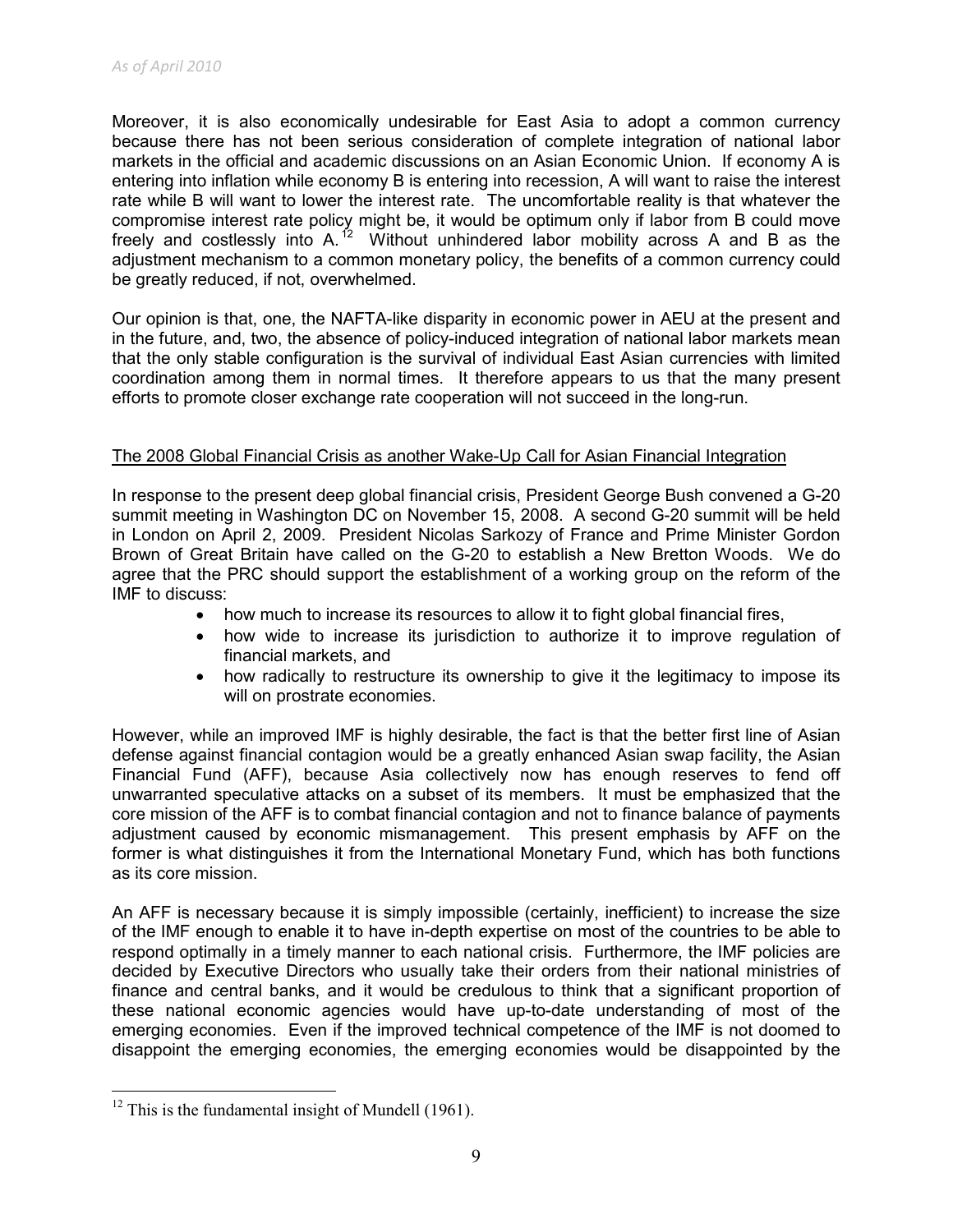long time required for an improved IMF to appear. The negotiations on meaningful IMF reforms would inevitably be cantankerous and hence protracted.

The Sarkozy-Brown proposal for a New Bretton Woods should be recognized to be part of the continuing effort by Old Europe to maintain its disproportionate representation in global governance bodies like the UN Security Council, the IMF and the World Bank.<sup>13</sup> The proposal to make the unreformed IMF the super financial policeman of the world is foolishness because the concentration of so much power in its hands would magnify the impact of any wrong operational procedure and allow the mistake to be unchecked for a longer time. If need be, the assignment of global financial regulation to an expanded BIS would be a better alternative. The IMF should forgo its dream of jurisdiction-expansion and become instead a more specialized agency that undertakes macroeconomic surveillance for the world, and balance of payments assistance for the emerging economies.

Right now, East Asia has a thin network of swap lines to defend their currencies. It would be desirable to hasten the evolution of the existing swap facility into the AFF by two actions. First, the existing swap facility specifies that a cumulative drawing that exceeds 20 percent of a country's quota would require the country to accept IMF supervision. This "flight-to-IMF" clause should be removed because painful memories of 1997-98 make it politically suicidal for any East Asian leader to do so.

Second, the Asian swap facility must now establish a surveillance mechanism to pre-qualify its members for emergency loans.<sup>14</sup> Without a credible procedure to pre-qualify members, the removal of the "flight-to-IMF" clause would guarantee that the present system of (bilateral and multilateral) swap arrangements would not be sustainable and would not increase to meaningful sums. This is because the members want the pooled funds to be used only to defend an exchange rate against speculative attacks not justified by fundamentals. The members would not support using the pooled reserves to defend an exchange rate that has been rendered overvalued by inflationary domestic policies. Without pre-qualification of potential borrowers, no member would be willing to risk committing a large part of its reserves to the swap facility.

During the height of the Asian financial crisis, the US, Western Europe and the PRC opposed the establishment of an Asian Monetary Fund (AMF) to help handle the crisis. Why should they now support the setting up of the AFF that would have some of the same features as the rejected AMF? There are six reasons for their change of mind.

The first reason is that the 2008 global financial crisis has removed all doubt that financial panic and not crony capitalism was the cause of the Asian financial crisis, and that the IMF programs had made matters worse.

The second reason is that the US and Western Europe cannot really stop such a move anyway because, one, the East Asians now have the requisite amount of foreign exchange reserves to undertake self-insurance against speculative attacks on a subset of their members; and, two, the PRC has now changed its mind about the desirability of a regional financial institution.

 $13$  The veracity of this statement is strikingly seen in that the G-20 summit in November 2008 turned out to be a G-22 summit because some of the European members pressed successfully for the inclusion of the Netherlands and Spain in the summit.

 $14$  Wang and Woo (2004).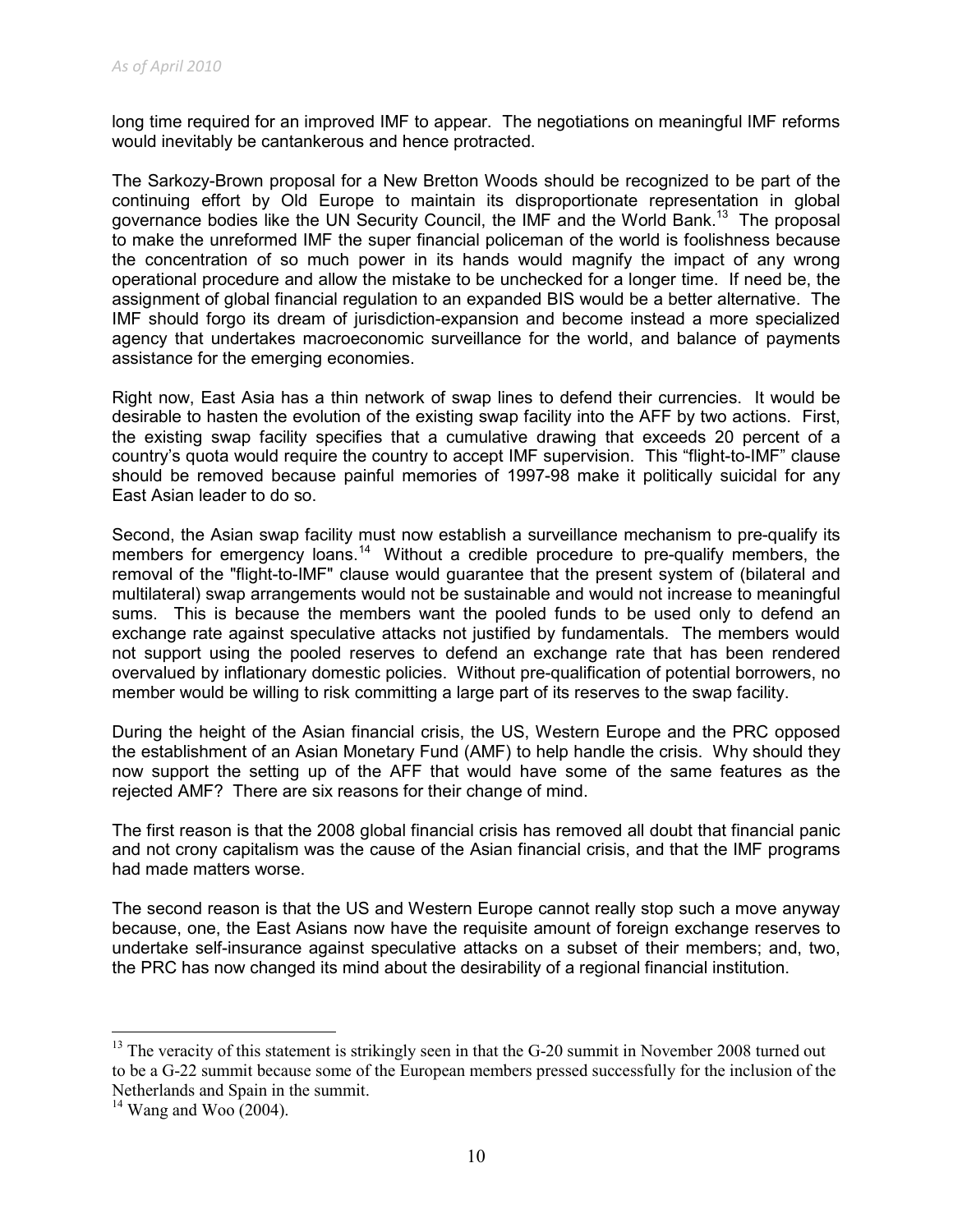The third reason is that there is now realization by the US that, when dealing with Asia, it should rely less on the hard power of a formal dominant role in global leadership, and more on the soft power of US example, like helping Asia do what's best for Asia (which is an excellent start to the US re-engagement with Asia). The US support for AFF is the much-needed change toward an inclusive US approach that is diversified in modality to handle each specific multilateral issue. Such a change in modality by the US would be a realistic response to the Asia-ward movement in the center of gravity of the world economy.

The fourth reason is that with the end of the Cold War, the international agenda of the US is no longer so similar to those of the Western European countries. This is why when Sarkozy pressed Bush in October 2008 to convene a G-7 summit to deal with the global financial crisis, Bush chose to convene a G-20 summit instead. The international economic agendas of the US and some the major developing countries now share many more common elements that are at odds with the position of the EU, e.g. agricultural subsidies.

The fifth reason is that the US and the rest of the interested world would be members of the AFF just as they are now influential members of the Asian Development Bank. The creation of the AFF would not mean the disappearance of their policy engagement with Asia. Furthermore, just as we have the system of the World Bank and several regional development banks (like the Inter-American Development Bank, and the African Development Bank), it is also natural and desirable to have regional financial institutions in addition to the IMF. The IMF is by no means obsolete with the establishment of the regional financial institutions. The IMF can play a very helpful role in speeding up the institutional maturity of these regional financial institutions, and in keeping up the competition of ideas.

The sixth reason is that the AFF could expand over time to be an APEC-level institution; and be a good partner to the IMF because "two heads are better than one" in analyzing unexpected quickly-evolving crises and in preventing their contagion. In short, the better way to improve the supply of global public goods is not to simply increase the size of the existing providers but to increase the number of providers while seeking to improve the performance of existing ones.

Of course, over time, depending on the progress in reforming the operations and the governance of the IMF, and the new needs created by greater Asian economic integration, the Asian community might empower the AFF to also extend adjustment loans with conditionality to countries that needed balance of payments assistance because of past economic mismanagement. It is important to note that pooling national foreign exchange reserve funds and using them to enhance regional welfare is independent of whether AFF would promote exchange rate coordination or not. One activity does not imply the other.

#### The Feasible Architecture for an Asian Economic Union

Earlier, we pointed out two features about East Asian economic integration. The first feature is that there are three separate ASEAN+1 FTA agreements but not an encompassing ASEAN+3 FTA agreement. The second feature is that the ASEAN+3 forum has effectively expanded to an ASEAN+6 forum since 2005.

It is important to grasp that these two features reveal a key condition for the durability and effectiveness of any formal Asian economic integration, which is that the ASEAN+3 grouping is not a stable grouping. This is because some ASEAN+3 members were understandably concerned that the PRC could quickly come to dominate the grouping through its sheer size.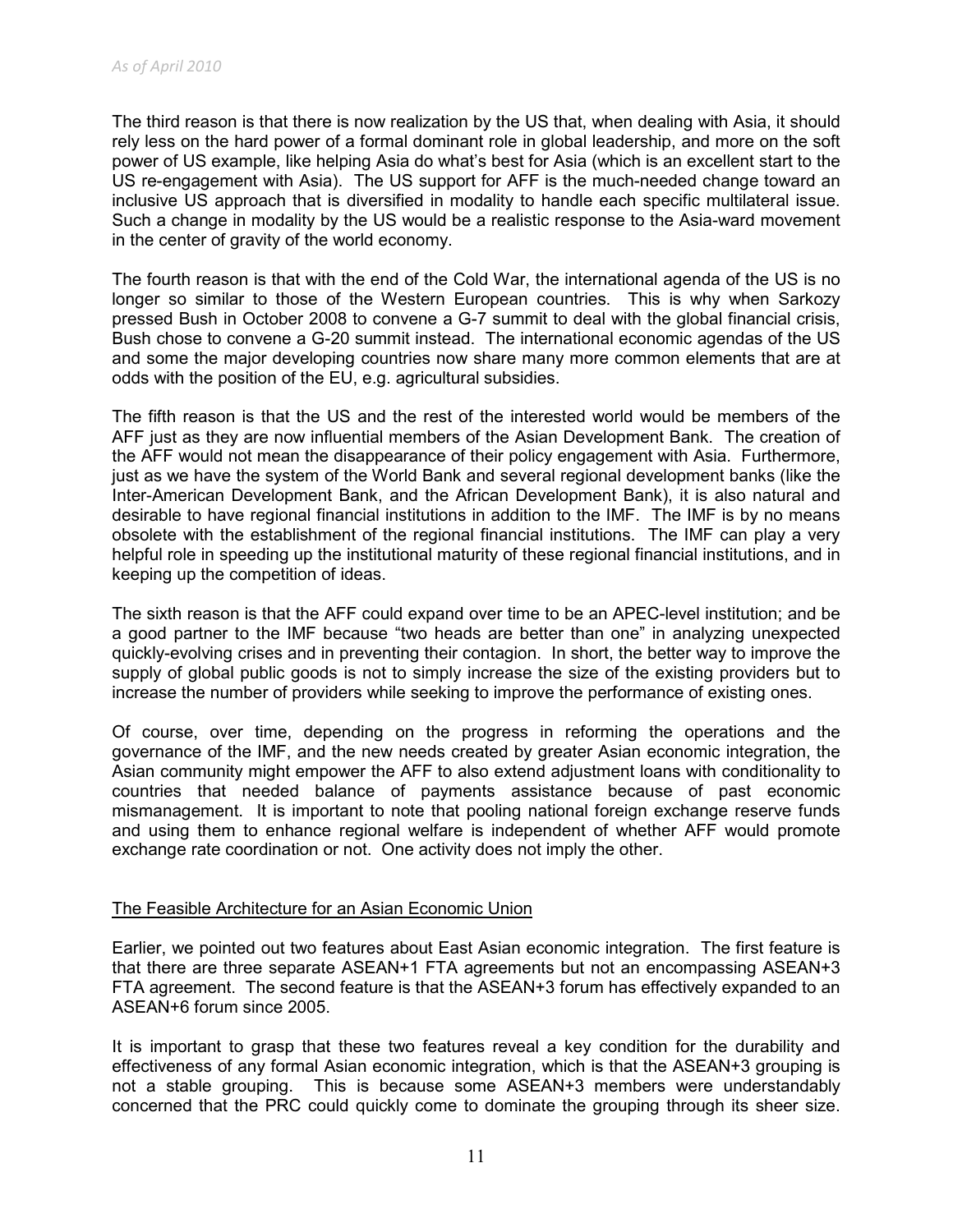These members have therefore supported the admission of Australia, India and New Zealand into the regional grouping in order to create the possibility of forming a coalition to counterbalance the PRC's weight in the economic union, if they feel the need to do so. In short, unlike ASEAN+3, ASEAN+6 is a politically stable grouping because it allows check and balance within the organization.

The expansion of ASEAN+3 to ASEAN+6 is actually desirable economically as well as politically. Adam Smith has famously argued that the division of labor creates wealth, and that the degree of the division of labor is determined by the size of the market. As the biggest market that is available is the world market, the optimum size of an FTA is therefore the whole world! It is most probable that the bigger an FTA is, the bigger would be the gains from trade – which means that an ASEAN+6 grouping is economically superior to an ASEAN+3 grouping. The practical recommendation on regional trade and investment integration that emerges from our discussion is that an Asian Economic Union should go beyond being contiguously as large as possible to being as inclusive as possible, where geographical location is a secondary consideration.

On the financial side of the Asian Economic Union, our formulation of an Asian Financial Fund (AFF) is operationally the establishment of a large Asian swap facility that has its own surveillance mechanism to pre-qualify members for emergency loans. The primary mission of AFF is to calm panic in the foreign exchange markets and not to defend currencies that have been rendered overvalued by domestic inflationary policies. AFF's goal is to attenuate the cost of bad luck and not the cost of bad policies.

However, the last statement in the preceding paragraph is tenable only as long as there is not a common Asian currency. The difficulties of the Greek government in early 2010 in rolling over its debt and in issuing new debt were due to the growing perception of the investors that the steady large growth in Greek's debt-GDP ratio was a Ponzi scheme. The traditional economic cure for this crisis in confidence has two components. The first component is to reduce state spending and raise taxes to assure that investors that insolvency of the state is not in the cards. As this first component of the policy adjustment package lowers aggregate demand, the second component seeks to boost aggregate demand by devaluing the currency and, also possibly, by expanding the money supply moderately. However, because Greece is a member of the Euro-Zone, neither currency depreciation nor credit expansion is in the national toolbox of policy measures. Without these two macro-stabilization instruments, Greece (understandably) delayed the correction of its budget deficit, and hence created this deep fiscal crisis of the state.

Clearly, in a region with a common currency, it is desirable to have an IMF-type of regional body to be an external source of funding for structural adjustment programs. The lesson from the Greek crisis in March 2010 is that the Euro-Zone requires a European Monetary Fund in addition to the European Central Bank in order to implement bailout-with-punishment of the countries that got into economic trouble from its irresponsible policies.

Given the large size of East Asian foreign reserves, the AFF should take on the additional task of designing a pooling scheme where part of the East Asian reserves could be safely used to finance sound infrastructure projects in the poorest Asian countries. This outcome would be superior to the present practice of putting almost all of the East Asian foreign reserves into the assets of G-7 economies.

It is important that the AFF does not suffer from the institutional inertia that is characteristic of the present global organizations like the United Nations, the World Bank and the International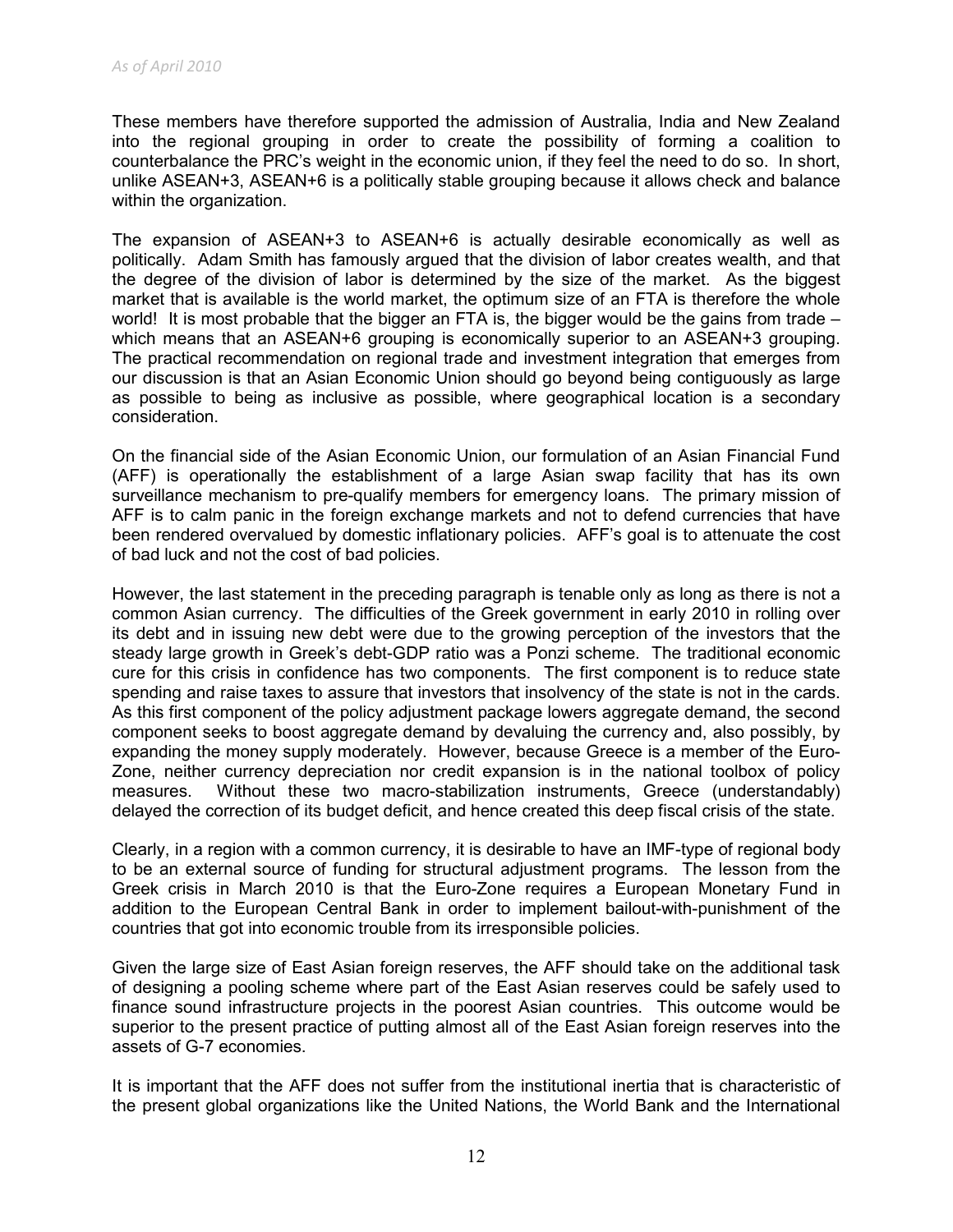Monetary Fund. The leadership structure of the AFF should be designed to avoid simply locking in the balance of economic power that existed at the time of its founding; much like the unchanging composition of the permanent members of the UN Security Council, the head of the World Bank always being a US appointee and the head of the IMF always being a European. If AFF can adopt a self-updating type of leadership structure, its first contribution to the world (as well as to the East Asian region) would be the provision of an example to inspire positive developments in the reform of the leadership structure in the global organizations.

To summarise, an Asian Economic Union (AEU) should take the form of a WTO-plus<sup>15</sup> free trade and open investment area that has regional pooling of foreign exchange reserves (via the Asian Financial Facility). And it cannot be over-emphasized that there is no economic logic for a regional financial facility to naturally morph into the regional central bank. Given the great disparity in the present and future distribution of economic power in East Asia, and the greater restrictions on labor mobility within the (commonly proposed) Asian Economic Union, a NAFTAtype of Asian Economic Union would be preferable to an EU-type of Asian Economic Union. Exchange rate coordination might occur sporadically but it is unlikely to be the norm in the medium term, and most possibly even in the long term. East Asia should therefore be focusing its energy on creating as wide a free trade area as possible (i.e. be geographically unrestricted), and forgo the unrealistic goal of a common Asian currency. However, if an Asian common currency is still adopted, then the lesson from the Greek crisis in early 2010 is that it is necessary for the Asian Financial Facility to become the Asian Monetary Fund.

 $\overline{a}$ <sup>15</sup> WTO+plus = the degree of openness exceeds existing WTO standards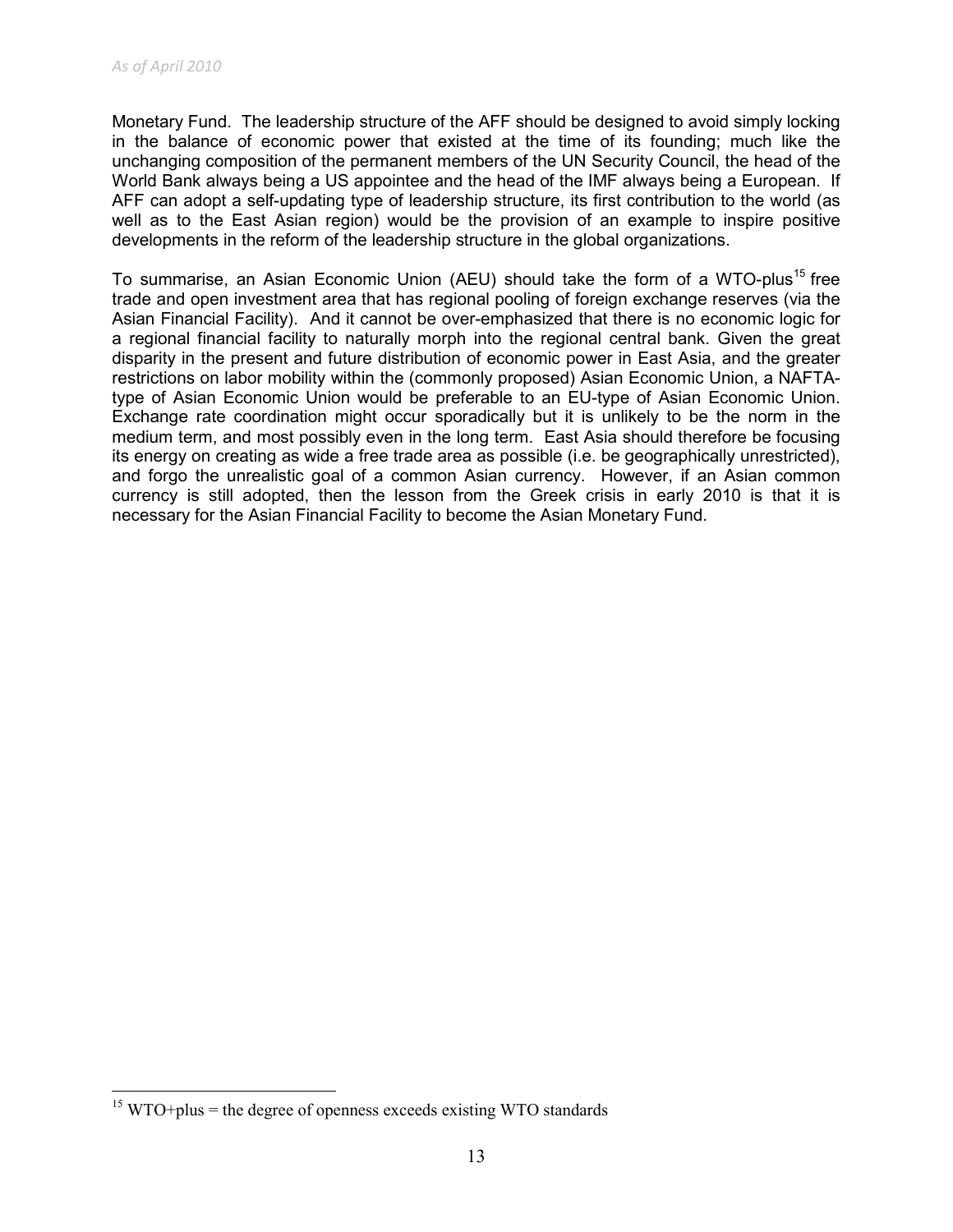#### References

- Blustein, Paul, 2001, The Chastening: Inside the Crisis that Rocked the Global Financial System and Humbled the IMF, Public Affairs.
- Kuroda, Haruhiko, 2005, "Towards a Borderless Asia: A Perspective on Asian Economic Integration," 10 December 2005, website: http://www.adb.org/Documents/Speeches/2005/ms2005088.asp
- Kuroda, Haruhiko, 2008, "The Challenges of Economic Integration," 12 September 2008, website: http://www.adb.org/Documents/Speeches/2008/ms2008070.asp
- Kawai, Masahiro, 2006, "Creating an Asian Currency Unit," The Japan Journal, September 1006.
- Kawai, Masahiro, 2008, "The Role of Asian Currencies in the International Monetary System," paper presented at the 2008 Macro Research Conference, The Global Monetary and Financial System and its Governance, sponsored by the Tokyo Club Foundation, 11-12 November 2008, Hotel Okura, Tokyo, Japan.
- Marx, Karl, 1852, The Eighteenth Brumaire of Louis Bonaparte, website: http://www.marxists.org/archive/marx/works/1852/18th-brumaire/
- Mundell, Robert A., 1961, "A Theory of Optimum Currency Areas", American Economic Review, Volume 51, pp.657-665.
- O'Neill, Jim, Dominic Wilson, Roopa Purushothaman and Anna Stupnytska, 2005, "How Solid are the BRICs?" Global Economics Paper No: 134, Goldman Sachs, December 15, 2005.
- Volcker, Paul, 1999, "A Perspective on Financial Crises," in Jane Sneddon Little and Giovanni Olivei (ed.) Rethinking the International Monetary System, Federal Reserve Bank of Boston, Conference Series. No. 43, June 1999.
- Wang, Yunjong and Wing Thye Woo, 2004, "A timely information exchange mechanism, an effective surveillance system, and an improved financial architecture for East Asia," in Asian Development Bank, Monetary and Financial Integration in East Asia: The Way Forward, Volume 2, Palgrave Macmillan, pp. 425-458.
- Wilson, Dominic and Anna Stupnytska, 2007, "The N-11: More Than an Acronym," Global Economics Paper No: 153, Goldman Sachs, March 28, 2007.
- Woo, Wing Thye, Klaus Schwab and Jeffrey Sachs (edited), 2000, The Asian Financial Crisis: Lessons for a Resilient Asia, MIT Press.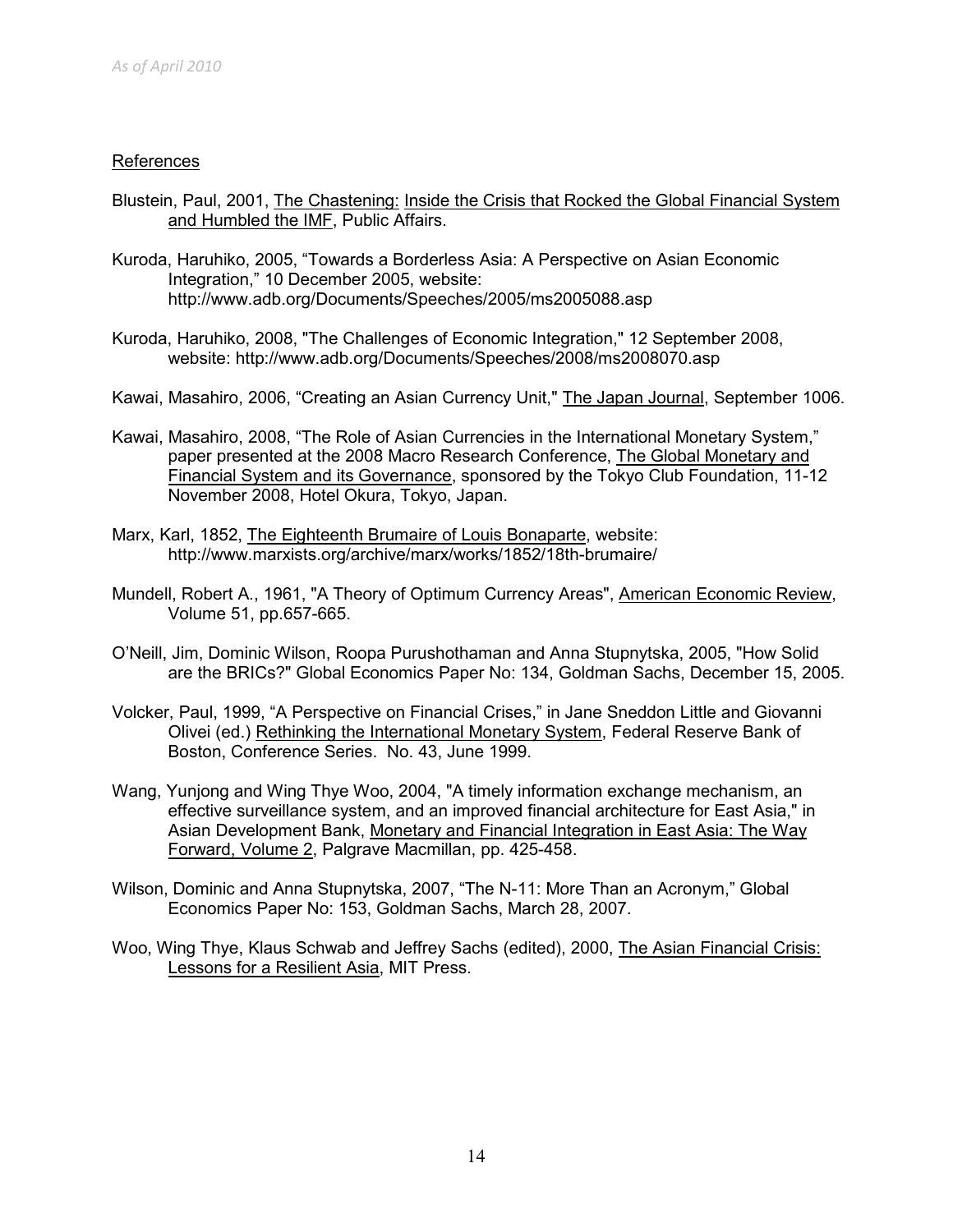# The World Economy in 2005, 2025 and 2050 (GDP is measured in trillions of US\$ in 2005 prices)

|                                                   |                                   | Case 1. NAFTA GDP: US dominates now and in future |                         |  |  |  |
|---------------------------------------------------|-----------------------------------|---------------------------------------------------|-------------------------|--|--|--|
|                                                   | <b>USA</b>                        | Canada                                            | Mexico                  |  |  |  |
| 2005                                              | 12.5                              | 1.2                                               | 0.7                     |  |  |  |
| 2025                                              | 19.6                              | 1.8                                               | 2.4                     |  |  |  |
| 2050                                              | 37.7                              | 3.0                                               | 7.8                     |  |  |  |
|                                                   | Case 2. EU GDP: Fairly equal size |                                                   |                         |  |  |  |
|                                                   | France                            | <u>Germany</u>                                    | $\underline{\text{UK}}$ |  |  |  |
| 2005                                              | 2.3                               | 3.1                                               | 2.3                     |  |  |  |
| 2025                                              | 3.2                               | 3.9                                               | 3.3                     |  |  |  |
| 2050                                              | 4.9                               | 5.4                                               |                         |  |  |  |
| <u>Case 3. Asia GDP: Japan now, PRC in future</u> |                                   |                                                   |                         |  |  |  |
|                                                   | <b>PRC</b>                        | Korea                                             | <u>Japan</u>            |  |  |  |
| 2005                                              | 1.9                               | 0.8                                               | 5.3                     |  |  |  |
| 2025                                              | 11.7                              | 2.6                                               | 6.7                     |  |  |  |
| 2050                                              | 48.6                              | 3.7                                               | 8.0                     |  |  |  |

Source: Jim O'Neill et al, op. cit.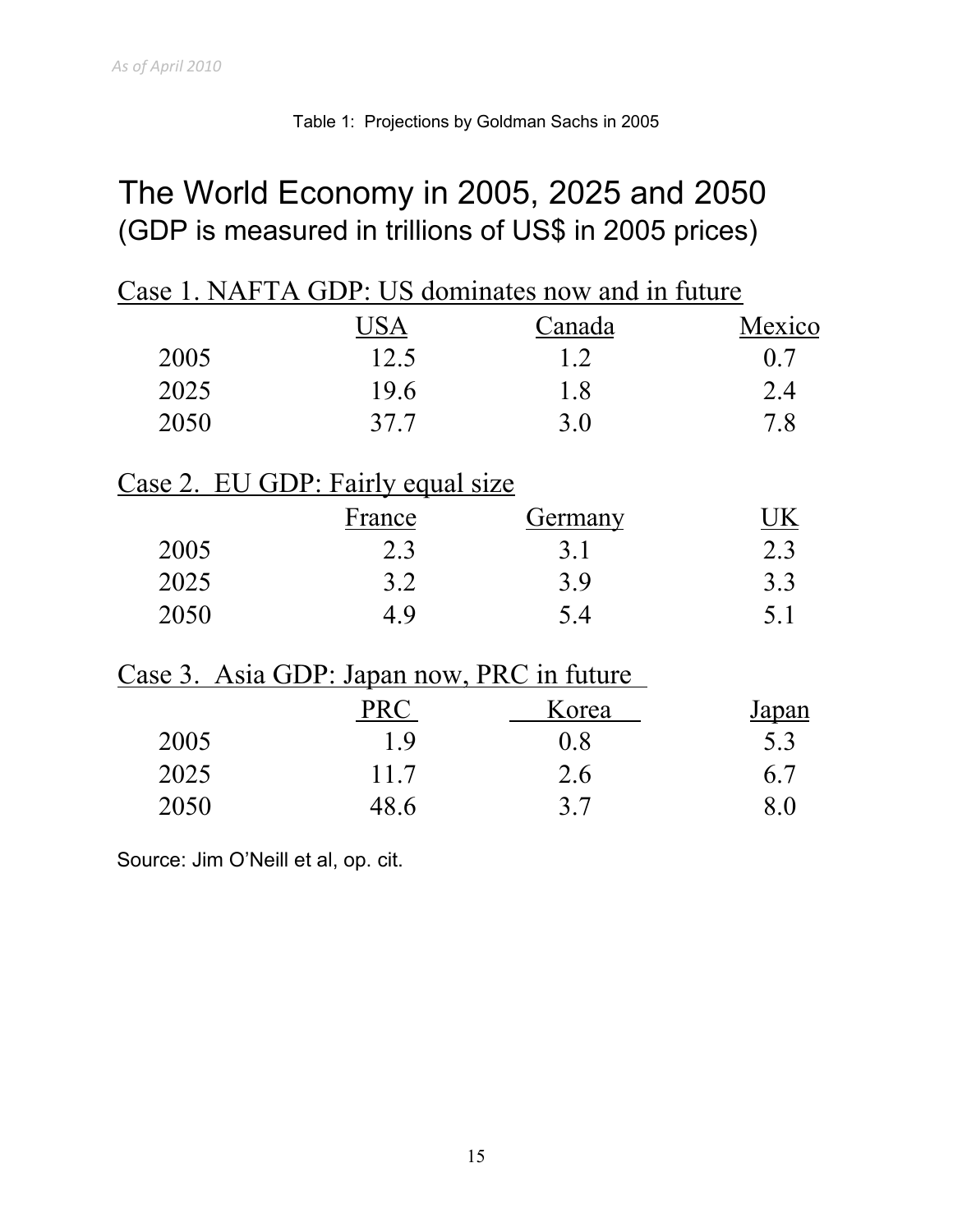# Table 2

The Goldman Sachs Revisions in GDP Projections for Asia

Ratio of GDP Size Projected in March 2007 to GDP Size Projected in December 2005 (in percent)

|      | <b>PRC</b> | Korea | <u>Japan</u> | India | Indonesia |
|------|------------|-------|--------------|-------|-----------|
| 2010 | 131.0      | 80.4  | 80.5         | 107.8 | 114.0     |
| 2015 | 142.2      | 68.5  | 80.5         | 109.6 | 108.2     |
| 2020 | 149.6      | 61.7  | 80.4         | 112.4 | 103.2     |
| 2025 | 153.0      | 68.7  | 80.4         | 115.6 | 102.4     |
| 2030 | 153.1      | 76.7  | 80.5         | 118.4 | 107.6     |
| 2035 | 151.3      | 85.4  | 80.5         | 120.8 | 119.2     |
| 2040 | 148.3      | 93.1  | 80.4         | 124.5 | 136.6     |
| 2045 | 144.8      | 101.1 | 80.4         | 128.9 | 154.9     |
| 2050 | 141.0      | 107.4 | 80.5         | 134.0 | 173.1     |